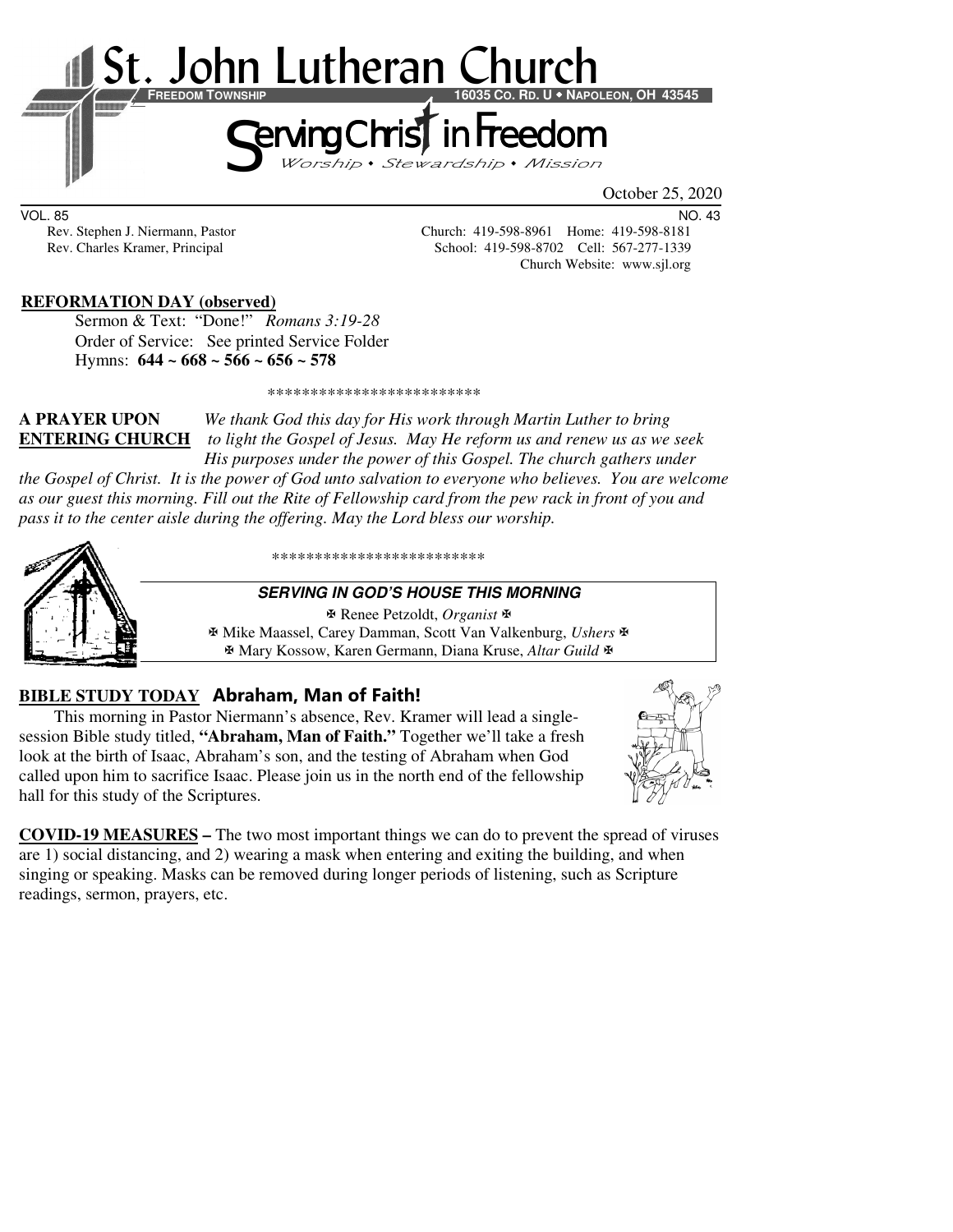|        |           | In God's House This Week<br>Online church calendar: https://74058984.view-events.com |  |
|--------|-----------|--------------------------------------------------------------------------------------|--|
| Date   | Time      | <b>Activities</b>                                                                    |  |
| Today  | 9:00AM    | <b>Reformation Worship Service</b>                                                   |  |
|        | 10:20AM   | <b>Adult Bible Study</b>                                                             |  |
| Mon.   | 5:30 PM   | <b>Bread From Heaven Food Pantry distribution</b>                                    |  |
| Tues.  | 8:35 AM   | <b>School Chapel</b>                                                                 |  |
|        | 7:00 PM   | <b>Shepherd Committee Meeting</b>                                                    |  |
| Wed.   | 6:15 PM   | Jr. High Confirmation Class (until 7:30 PM)                                          |  |
| Thurs. | 7:00 PM   | <b>Thursday Evening Worship</b>                                                      |  |
| Sat.   | 9:00 AM   | LWML Napoleon Zone Workshop (see bulletin note)                                      |  |
|        | $2:00$ AM | Turn your clocks back one hour                                                       |  |
| Sun.   | 9:00 AM   | All Saints Sunday & Communion Service                                                |  |
|        | 10:20AM   | <b>Adult Bible Study</b>                                                             |  |
| Mon.-  | 7:30 AM   | Morning Meditations, WONW 1280 AM                                                    |  |
| Sat.   |           | Speaker: Rev. Carl Rockrohr - Zion Lutheran - Ridgeville Corners                     |  |

## **FOR THOSE LISTENING FROM THE PARKING LOT**

**Pick up your bulletin and service by driving through the carport before worship You can give your offering to the deacon at the same time Tune your FM radio to 87.7** 

**MATTERS FOR PRAYER** – Please keep these people in your prayers:

- Shut-Ins: *Norma Damman, Renetta Homan,* and *Lester Rabe*
- *Melba Elling, Lorna Von Deylen*, and *Ruth Mahnke*, at Genacross Lutheran Home
- *Evelyn Rohrs,* at Assisted Living Genacross Lutheran Home
- *Harold Behrmann,* at Fulton Manor, Wauseon
- *Donald Badenhop,* at Vancrest Nursing Care Facility, Holgate
- *Donald Landry,* residing at the Ohio Veteran's Home, Sandusky
- Armed Services: *Justin Atkinson, Jason Rohrs*, *Emily Schroeder, Connor Gerken, Seth Handy, Jared Dishop*
- *Sue Hurst* and *Rev. Logan Scheiwe,* for health concerns related to cancer
- *Rev. Robert Nemoyer,* who is in physical rehab at Evergreen Manor Montpelier to regain strength after recent falls.
- *Leona Durham,* recovering from recent cancer surgery
- *Annetta Rosebrock,* for health concerns and now recuperating at Genacross Lutheran Home
- *Rosie Leonard,* for seizure activity that has begun again due to medication changes

**TURN YOUR CLOCKS BACK:** Remember to turn your clocks back this coming weekend, Sunday, November 1<sup>st</sup> at 2:00 AM. Daylight saving time ends! *Schlaf Gut*!

| <b>FINANCIAL FACTS: Home Fund</b> |                                     | Synod & Missions | <b>Building Fund</b> |
|-----------------------------------|-------------------------------------|------------------|----------------------|
| Weekly Need                       | \$9,792.78                          | \$500.00         | \$961.54             |
| Rec'd 10/18/20                    | \$9,605.70                          | \$288.00         | \$498.00             |
|                                   | <b>ATTENDANCE:</b> Thursday $-37$ ; | Sunday $-92$     |                      |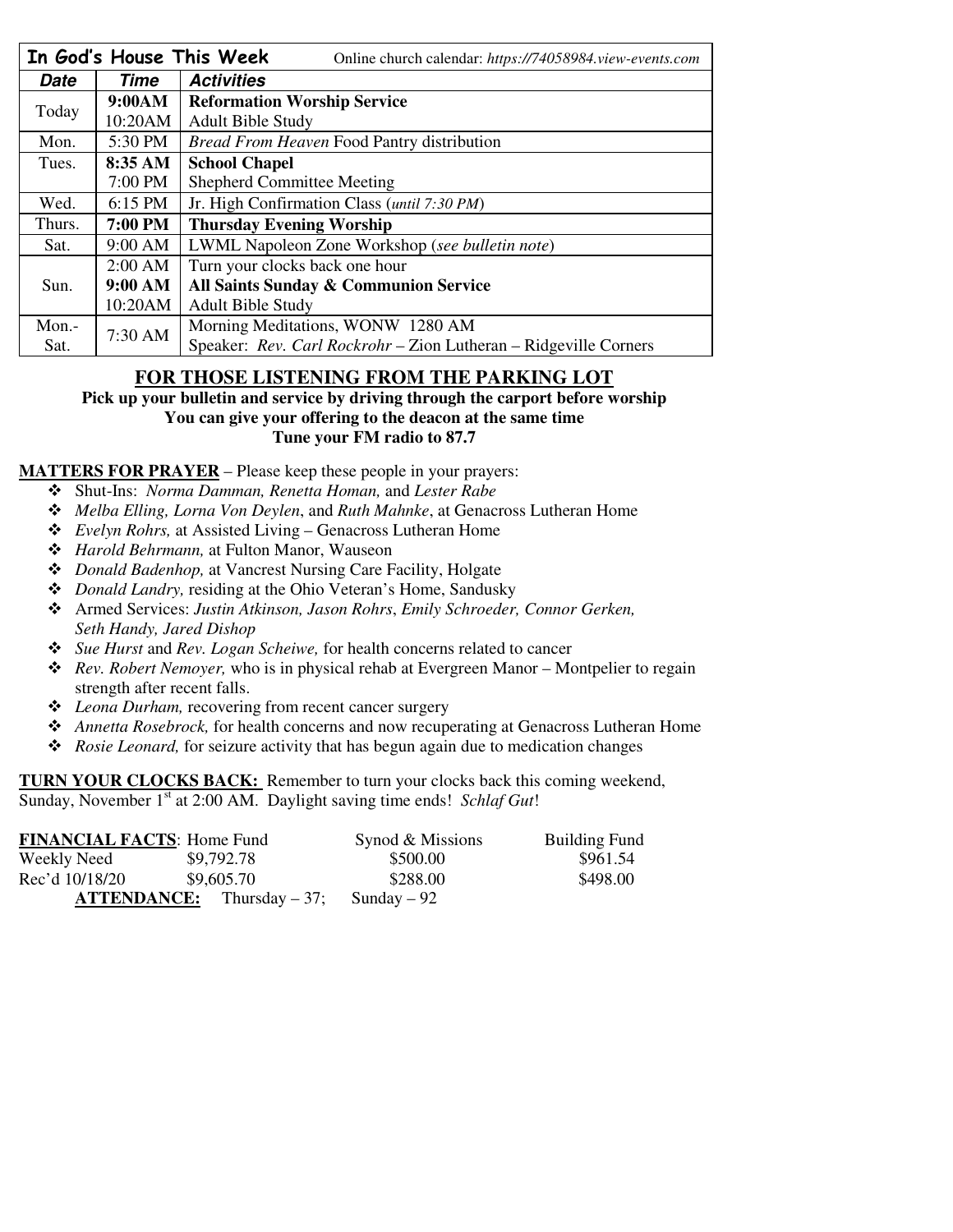### **THE SCRIPTURES THIS DAY – Reformation (observed)**

*Psalm 46*, the Psalm for Reformation Day, forms the basis for Luther's great hymn, "A Mighty Fortress Is Our God," which we will sing today as the *Hymn of the Day.* While this hymn is sung regularly on Reformation Sunday, it is also the Hymn of the Day for the First Sunday in Lent, when the Church remembers Jesus' temptation in the wilderness. These two Sundays of the Church Year share common themes. In the time of the Reformation, Lutherans were facing temptation and possible death at the hand of the Roman Catholic Church and the government. Luther understood that the agent of these tormentors of the Church was the devil. Yet, the point of the Reformation was the Gospel message *(the first reading and Epistle)* of justification through Jesus' death and resurrection and, not to be forgotten, Jesus' active obedience to God for our sake. Therefore, the hymn also points us to the one who for us overcame sin, death, and the devil when he was tempted by all the things that prevail against us. It is this Jesus, the Truth of God in our flesh, that sets us free indeed from sin, death and the devil (*the Gospel*).

#### **ALL SAINTS DAY (Sunday, Nov. 1) – One week from today**

Once again this year, we will commemorate ALL SAINTS DAY as we give thanks to God for the lives and for the salvation of seven of our fellow members who passed away since the last commemoration of All Saints. They are: **Wilfred Gerken**, **Reldon (Shorty) Bischoff**, **Delora Winkelman**, **Eldor Gruenhagen**, **Dorothy Gerken**, **Linda (Kay) Gerken**, and **Troy Barton**. A white rose will be placed near the baptismal font symbolic of the righteousness of Christ in which all the saints are clothed for the eternal feast of heaven.

**LYF DRIVE-THRU ICE CREAM SOCIAL THANK YOU**: The Jr. and Sr. High LYF youth would like to thank everyone who supported the Drive-thru Ice Cream Social this past Sunday. With your support of the event, youth are working hard to raise money for future LYF events, including the next National Youth Gathering in 2022. A special thanks to anyone who donated miscellaneous ingredients toward the food prep; and to Thrivent for the Action Team card. Thanks again to everyone!

**SOAR WITH THE EAGLES FUNDRAISER**: In lieu of the Soar with the Eagles event this year, the School Board is hosting a drive-thru BBQ Chicken Dinner on Sun., Nov.  $8<sup>th</sup>$  from 11:30am – 2pm at the school. This will be "PRE-ORDERS" only, with the order deadline of Tues., Oct. 27<sup>th</sup>. Order forms have been inserted in today's bulletin. Return orders to the box on the narthex table. Payment is made when picking up your order.

#### **THREE WAYS TO GIVE AN OFFERING**

- Deposit your offering in the narthex when you come to worship, or if you're listening to the FM broadcast, give your offering to the usher or deacon when they hand you your bulletin.
- Use the '**Give Now'** online giving page a link (the blue button) is on our website.
- Mail your offering to the church.

**IF YOU'RE EVER IN A PINCH** and could use a little help, the *Good Neighbor Fund* is there to assist you too! Please don't be bashful about asking – everything is strictly confidential. Just give Pastor Niermann a call, and we'll see what we can do!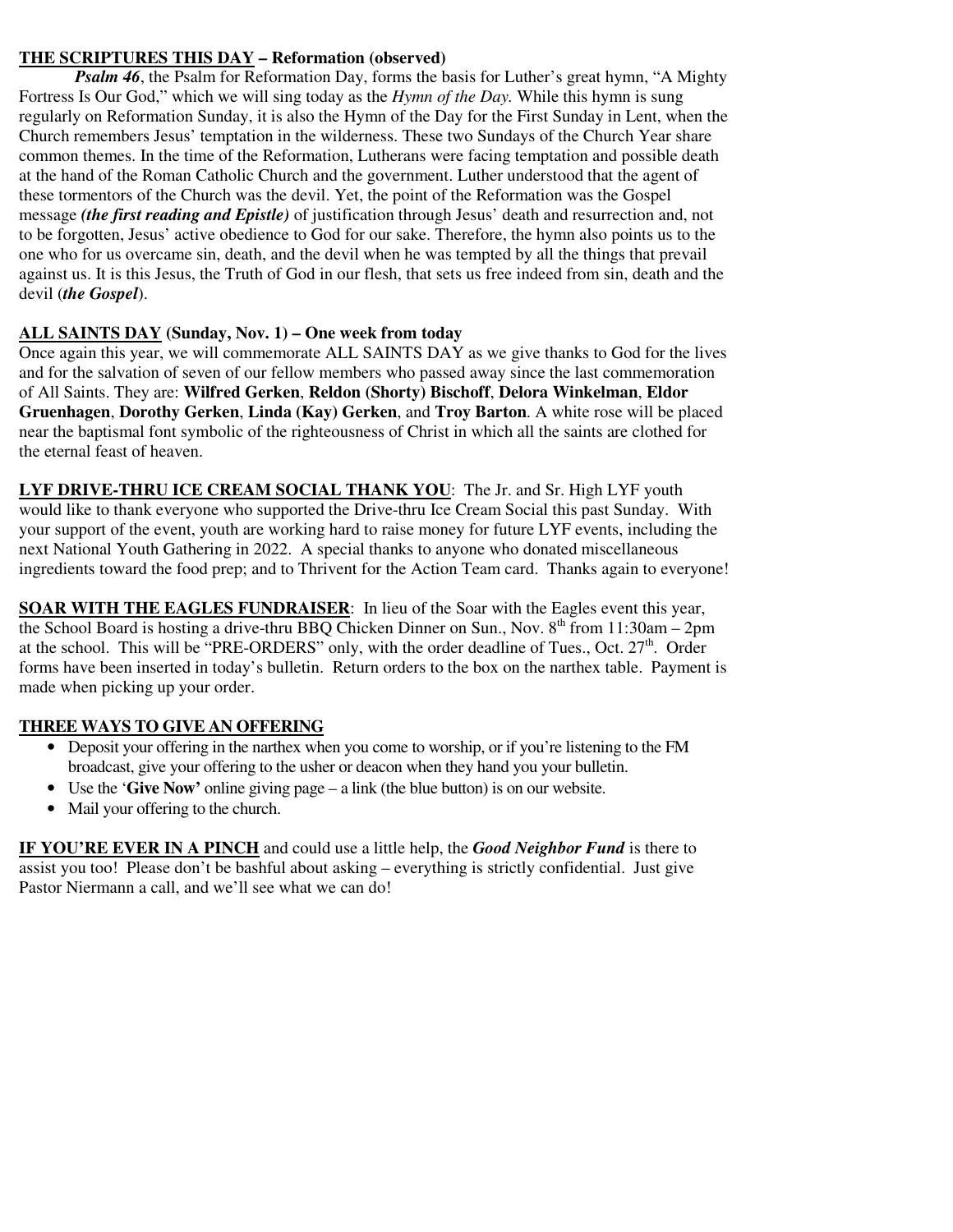**FUNERAL HELP**: If you would be interested and willing to donate food (*salads/desserts*) or to help serve at funeral luncheons, please sign the sheet on the narthex table. Thank you in advance!

**A REMINDER**: If you are the LAST person to leave the building at the end of the day or after a meeting, etc., please make sure that the hallway lights are turned off and that the main entry doors (*where the buzzer is located*) are closed. With a tight budget, every little bit of electrical savings will benefit the church and closing the doors assures the safety of the building. Thank you!

**FURNISHINGS FOR OLD SCHOOL RENOVATION EAST ROOM** – Thank you to everyone who has given gifts for furnishing the new facility in the old school. So far we have enough funds to purchase the tables and chairs for the east room. All of the tables and some of the chairs are now in place, and we are ready to begin using the east room on a limited basis. Once all the chairs have arrived, we can begin using that room for events up to approximately 50 people.

• We are still receiving gifts for the purchase of two large TV's to be mounted on the walls in each of the two main rooms. Gifts may be included with your regular offering (make a notation on your envelope), or deposited into the clear box marked "Old School Furnishings" located on the narthex table (special envelopes for your gift are available).



**REDEDICATION AND NAMING THE "NEW" OLD SCHOOL** – At its last meeting the Church Council decided two things related to our "new" facility across the road;

- 1. **The building should be rededicated** to reflect its new ministry function. The Council chose to rededicate on **Sunday, Dec. 6** (*the Sunday following the 102nd anniversary of the building's dedication as a school on Sunday, December 1, 1918*).
- 2. **The building should have a name** instead of "the old school." There are good reasons to name a building. A name gives a building personality and identity, making it easier to reference in publicity and scheduling (*i.e. can we even imagine the Empire State Building without its name*). A name can identity a building's purpose (*i.e. "One Government Center" in Toledo*). Building names can also honor individuals (*i.e. St. John Lutheran Church*). Some building names are easily reduced to acronym nicknames (*the 'Mariott Activities Center,' known as 'the MAC.*')

**The council would like to solicit possible names from the congregation.** If you have an idea for naming our new facility, please write your suggestion on a piece of paper and place it in the appropriate box on the narthex table.

# **OPTIONS FOR HOLY COMMUNION DURING COVID -** During this time of

pandemic, we are making Holy Communion available in the following ways:

- **Thursday evening Communion services** prior to first and third Sundays
- **First and Third Sundays each month** in the Sanctuary, and drive-thru after the service



• **Second Sundays** – after the service in the sanctuary

**Please note – Drive-thru Communion is on the first and third Sundays for those who have participated in the Divine Service from the parking lot.**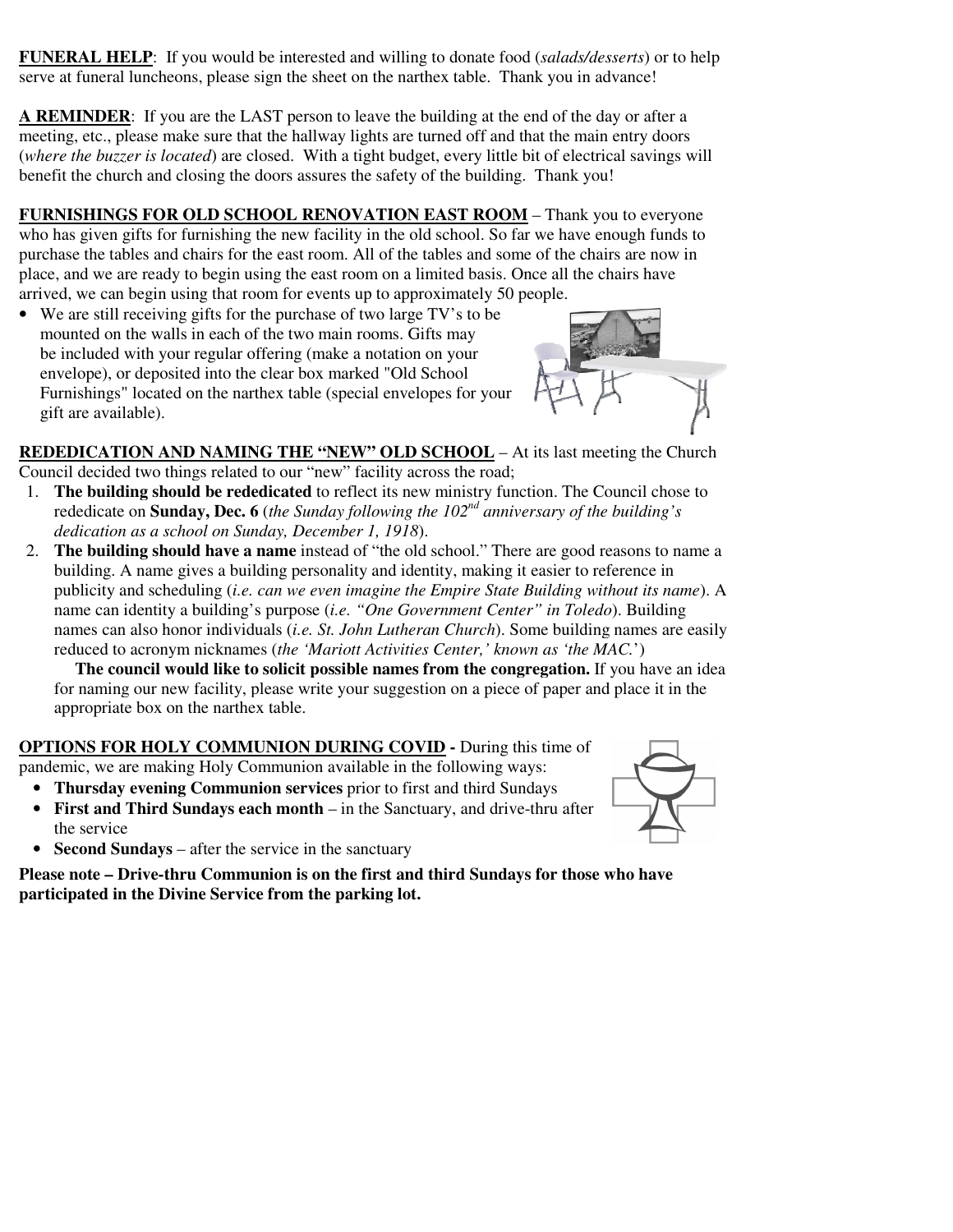**LWML NAPOLEON ZONE CHRISTIAN LIFE WORKSHOP** –The LWML Fall Christian Life Workshop will be held on Sat., Nov. 7, 2020 at St. Luke Lutheran Church, St Rt 108, Wauseon. Registration at 9:00 AM. The theme this year is "God's Promises to Me." A Mite offering will be taken to help reach the goals set by the Ohio District for mission projects. See today's bulletin insert.

**PLANS FOR ADVENT AND LENT DURING COVID** – The Elders, Church Council and pastor have put together a plan for Advent and Lent during this time of pandemic. Instead of eliminating the Thursday service and having to split the Sunday service (for the sake of appropriate distancing), it has been decided instead…

- **to maintain the Thursday evening services** through the school year, which will continue to be the same service as the following Sunday;
- **to eliminate the traditional Advent and Lent Wednesday evening services**;
- **to receive door offerings at Thursday and Sunday services during Advent and Lent** as a substitute for the traditional mission and benevolence offerings we usually receive at our midweek services. The Stewardship Board will be preparing the list of missions and benevolences for these offerings.

God willing, we can return to our normal schedule the next year.

**CHRISTMAS CHILDREN'S SERVICES 2020 –** Covid has interrupted many events and traditions, and the same will unfortunately be true this Christmas at St. John. To assure proper social distancing in the sanctuary, the traditional *Christmas Children's Service* and the *Christmas Eve Candlelight Service* will each have to be split into two services. The schedule for Christmas will be as follows:

| Sun. Dec. 20 6:00 pm               | $7:30 \text{ pm}$ | Younger Children's Service: Preschool thru Grade 2<br>Old Children's' Service: Grades 3 thru 8 |
|------------------------------------|-------------------|------------------------------------------------------------------------------------------------|
| Thur. Dec. $24\,6:00\,\mathrm{pm}$ | $8:00 \text{ pm}$ | Early Christmas Eve Candlelight Service<br>Later Christmas Eve Candlelight Service             |
| Fri. Dec 25                        | $9:30 \text{ am}$ | <b>Christmas Day Festival Service</b>                                                          |

 **Plans for the children's services are now underway.** Parents, please respond promptly when we reach out to determine which children will be participating in the *Children's Christmas Services.* We of course encourage every child to take part in these services as a wonderful way for them to hear and learn again of God's greatest gift to mankind, His only-begotten Son!

**DECORATING FOR CHRISTMAS**: The School Board would like to ask for volunteers to help decorate the sanctuary this year. They will be putting up decorations on Tues., Dec. 1<sup>st</sup> prior to School Board meeting that night. Please consider giving an hour or two of your time to help with this project. Hoping to have good participation this year!

**ATHLETIC BOOSTER MEMBERSHIP:** Membership is now being taken for the Athletic Booster Club. Prices are \$20.00 for a couple and \$10.00 for an individual. Make checks payable to St. John Boosters and send to school. Our programs here at St. John give our students a sense of sportsmanship, discipline, structure and self-confidence needed to go out into the world.